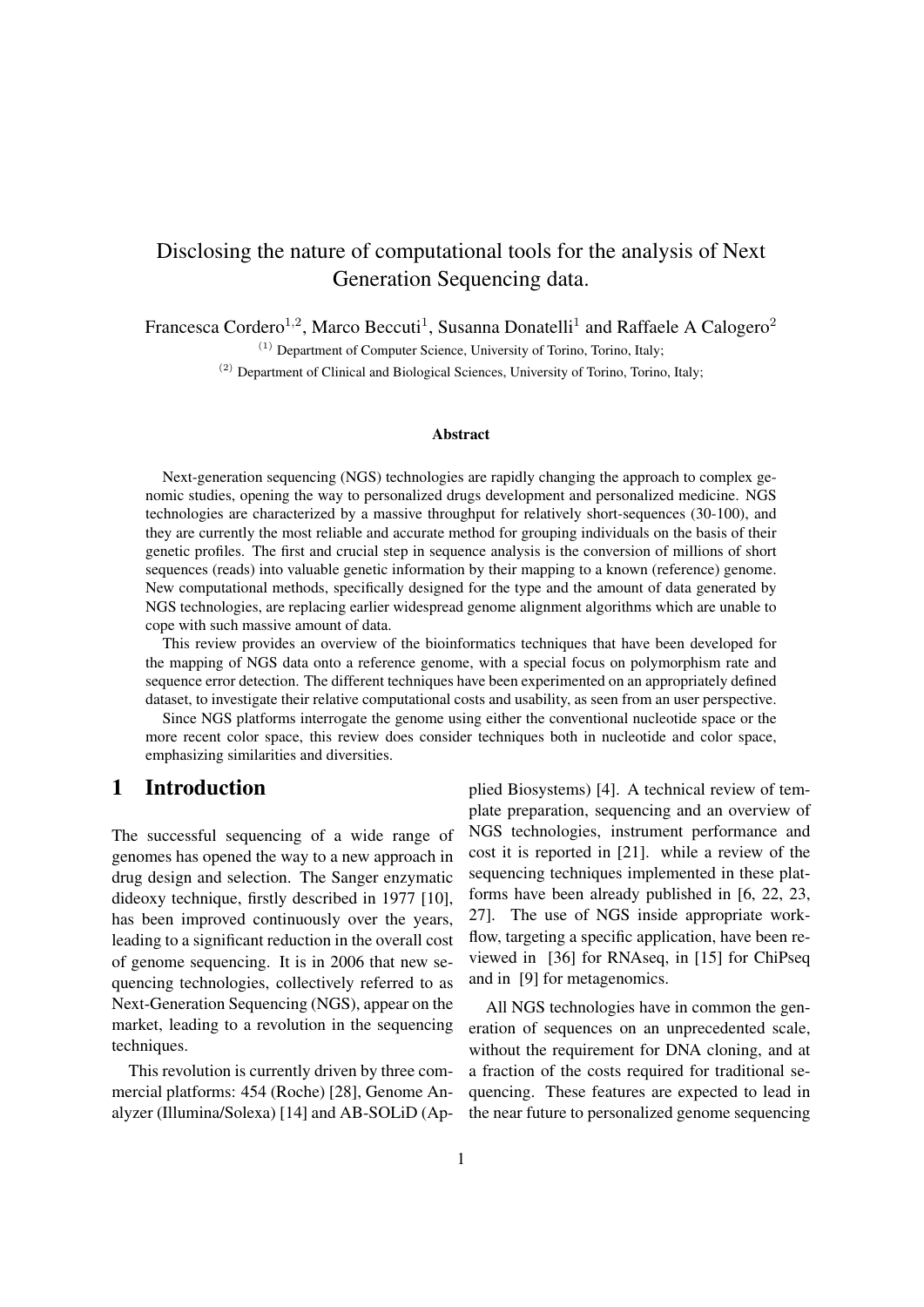at a cost less than 1000\$ per sample, a cost that will allow to address biological questions that were not economically or logistically practical before [29].

In particular in the field of molecular and pharmaceutical biotechnology NGS can enable i) the discovery of new drugs or derivatives from natural products, and ii) the development of personalized medicine.

As explained in [19], drug discovery from natural products has suffered a significant slowdown due to the complicate and long framework of high throughput screening and to the increasing government resections on drug approvals. But we can expect the first cause to be temporary, since the rapid access to inexpensive genome sequencing technologies will simplify the extraction of the genetic information of uncultivated organisms that could potential lead to new drug discovery. For example, the remarkable study [20], conducted by an international consortium, used Roche-454 sequencing of Mycobacterium tuberculosis to identify targets for diarylquinoline-based drug that potently inhibits the growth of drug sensitive/resistant strains of the pathogen. Based on these early reports, it is likely that our understanding of the spectrum of genome variation within clinical isolates will be greatly enhanced in the near future. This knowledge will lead to improved diagnostics, monitoring and treatments [7] as the availability of personal genome sequencing will provide information on patient predisposition to drug response and clearance [31]. New gene-mapping techniques will facilitate the design of diagnostic tests to efficiently highlight the causes of illness, including infections.

A source of potential weakness in NGS data analysis is the definition of specific bioinformatics workflow [17] and the correct choice of mapping methods for the application target. Basic mapping and variant detection tools are provided by the next-generation sequencing platform vendors, sequencing service providers and academic community. Whichever software is used, it is of paramount importance that its strength and weakness is clearly understood. Indeed the choice of the best algorithm may require a deep understanding of the peculiarity of each of them. This review goes along the line of providing information usable for the correct choice of a mapping method.

In this paper, we describe and discuss the main characteristics of alignment approaches. With respect to the complete reviews on the algorithms available in literature [25, 5], here we shall highlight algorithm peculiarities, as seen from an user perspective, by means of their comparison over a synthetic dataset encompassing mutations in 35 mers reads both in nucleotide and color space.

The paper is organized as follows. Section 2 introduces the alignment and mapping problems, thus defining the context of this review. Section 3 provides an overview of the distinctiveness of color space versus nucleotide space. Section 4 analyzes the peculiar features of the most used mapping algorithms for NGS data: Short Oligonucleotide Color Space (SOCS) [3], Mapping and Assembly with Qualities (MAQ) [12], Periodic Seed Mapping (PerM) [34], SHort Read Mapping Package (SHRiMP) [30], and Bowtie [2]. Section 5 shows the description of the synthetic dataset used in the experiments and the results of the comparison, in terms of computational costs and sensibility, of the selected algorithms. We conclude with a discussion on the obtained results in Section 6.

# 2 Background

NGS technologies allow to sequence more than one billion base pairs (gigabases) in a few days. Roche [28] and Illumina [14] platforms both implement the Sanger methodology, which is based on the principle of *sequencing by extension*: the DNA is used as a template to generate a complementary fragment considering a single base at a time. The identity of the bases is determined by chemical means, the results are a set of probes formed by 35-100 positions, expressed in the classical nucleotide space. AB SOLiD sequencing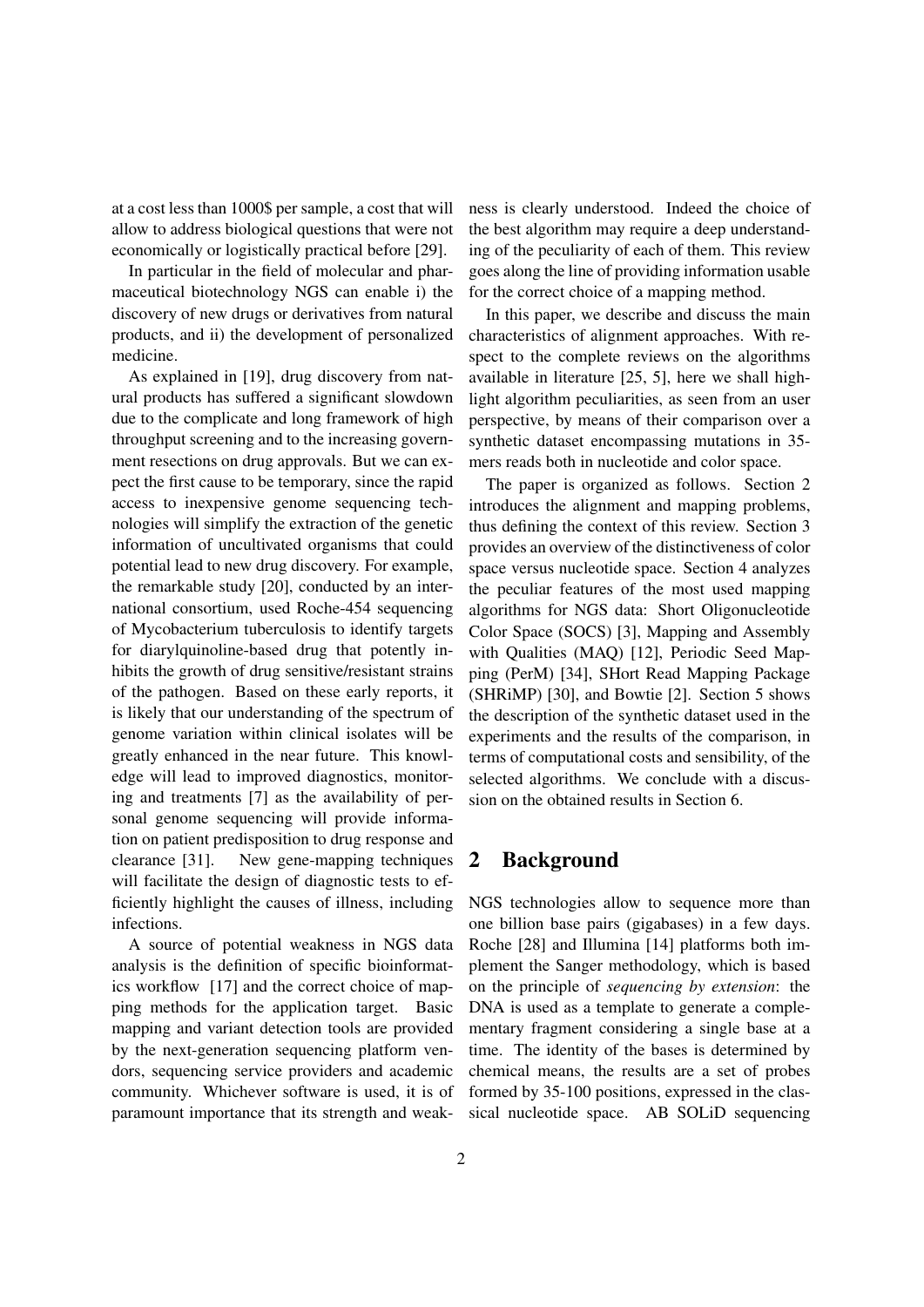technology introduces a new dibase sequencing technique. The system encodes each dimer with one of four available colors using a degenerate coding system: four fluorescent dyes are used to encode the sixteen possible nucleotide pairs, and each nucleotide is interrogated twice in independent reactions. The resulting output is a set of 35 mers probes expressed in color space.

NGS platforms associate with each element of the read a quality score, which is a measure of the likelihood of the nucleotide or dinucleotide (for AB SOLiD ) call. In AB SOLiD technology the maximum value of quality is 33 (high probability of a correct dimer). Illumina Genome Analyser and Roche 454 platforms use instead an encoding into an ASCII character of a Phred scoring [18].

The first step in converting the huge volume of sequence data into biologically-valuable objects is their alignment on a reference genome. This step requires specifically devised computational tools.

The alignment between two or more biological sequences is a process initially developed to detect their homology rate. In biological terms, alignment has the objective to align homologous residues. DNA, RNA and proteins change their structure and evolve mainly under the action of three types of modifications: mutation, insertion or deletion. *Mutations* correspond to substitutions of a portion of sequence positions (nucleotides or amino acids). If the mutation involves a single position the term *Single Nucleotide Polymorphism (SNP)* is used, when it involves multiple contiguous positions it is called SNP locus (of a given size  $k$ ). Otherwise, sequences undergoing insertion and/or deletion mutations will differ in length as part of their sequence will be removed (*deletion*) or new stretches of sequence will be added (*insertion*).

Given two sequences  $S_1$  and  $S_2$ , an aligning algorithm must identify the list of operations, expressed by the function f, such as  $f(S_1) = S_2$ . The choice of  $f$  must optimize an objective function that represents the best alignment.

Assuming that evolution is parsimonious, when

performing an alignment the aim is to minimize the number of evolutionary changes (substitutions or insertions/deletions) that the alignment implies.

We shall call *full* mapping an alignment algorithm that takes in input two sequences  $S_1$  and  $S_2$  and returns all the positions i of  $S_2$  where  $S_1$  is found *without* mutations (function f is the identity). We call instead *up to* mapping an alignment algorithm in which a similarity level is given to allow a certain number of mutations or insertions/deletions. For example, *up to* 1 SNP mapping searches all positions in  $S_2$  where sequence  $S_1$  is found with up to a SNP mutation.

The mapping algorithms whose input data are the NGS reads (millions of  $n$ -mer) and a genome (stored as up to gigabyte of information), are expensive in time and memory, and a brute force approach is usually unfeasible. To minimize these costs different optimization and/or heuristics techniques have been developed. As any heuristics, optimality of the results is not guaranteed. In particular in mapping based on heuristics we can have both *true* and *false* positive. A false positive in the algorithm output is a position  $j$  not satisfying the given similarity constraints. For example, considering in a *up to* 2 SNP algorithm, a sequence  $S_1$  is a false positive if strictly more than 2 mutations are needed to obtain from  $S_1$  a full matching onto (a part of)  $S_2$ . *False negative* are also possible: these are all the positions that do not belong to the output set but that are indeed proper alignments.

## 3 Color space features

Mapping algorithms handle input reads given in color and/or nucleotide space. Dibase sequencing techniques (color space) provide some benefits in terms of read accuracy since each base in the template is interrogated twice in independent primer rounds. This feature of the color space facilitates the discrimination between erroneous base calling and true genetic variant. Technology that gives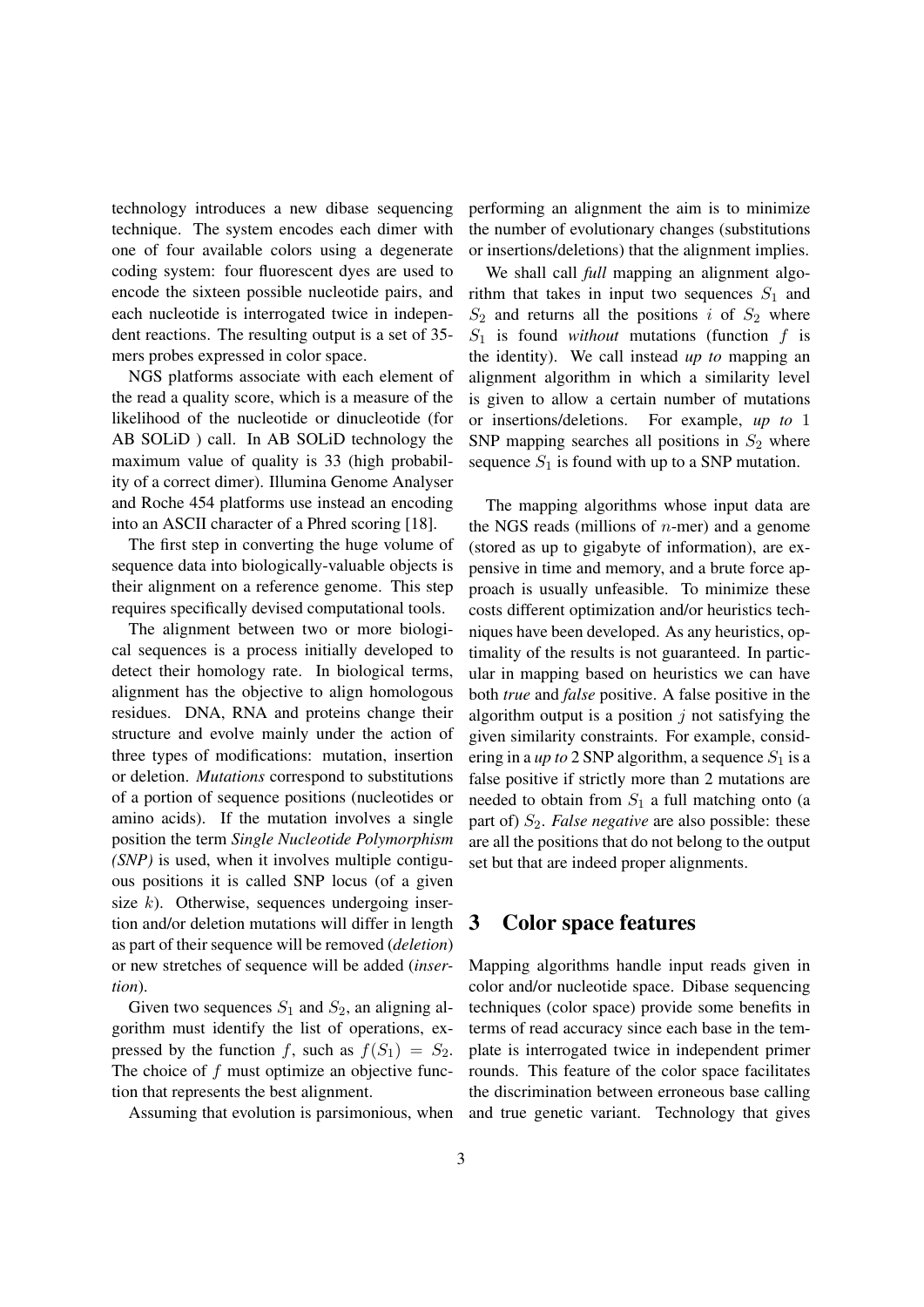in output results in nucleotide space, uses instead other techniques to remove likely error earlier in the processing pipeline.

To avoid confusion, in this paper we call *mismatch* single mutation on a sequence in color space, *Single Nucleotide Polymorphism (SNP)* single mutation of nucleotide space and *SNP locus* multiple contiguous mutations in nucleotide or color space.

Hereafter, we deeply describe the color schema characteristics.

### 3.1 Color scheme

Given a nucleotide sequence of *k* bases the color encoding produces a string of length k: the first positions is a nucleotide base and the remaining *(k-1)* positions are colors. Each color represents four potential combination of two bases. Fig. 1 reports, for each pair of nucleotides, the corresponding color. The translation from nucleotide sequence to color sequence requires only the straight application of the table *ColorTab* shown in Fig 1.

|                           | A              | c              | Ġ              | T |
|---------------------------|----------------|----------------|----------------|---|
| $\boldsymbol{\mathtt{A}}$ | 0              | 1              | $\overline{2}$ | з |
| c                         | $\mathbf 1$    | 0              | 3              | 2 |
| G                         | $\overline{a}$ | 3              | 0              | 1 |
| т                         | 3              | $\overline{2}$ | 1              | 0 |

Figure 1: *ColorTab*: coding scheme of AB SOLiD system

The decoding of the color sequence into nucleotide sequence requires the application of color transformation one by one as follows. Let  $f_c(L)$ be the function for the decoding. Then  $f_c(L) = L'$ if  $ColorTab[c, L'] = L$  (f returns the column of the row  $N$  corresponding to color  $c$ , for instance  $f_3(A) = T$ ). If we consider a color sequence as a sequence of transformation defined by function  $f$ , then to decode a color sequence into a nucleotide sequence it is enough to recursively apply  $f$ : at each recursive call a new base is decoded. For example, to decode the sequence A320 we apply  $f_3(A)$  to obtain T, to which  $f_2$  is applied, getting  $f_2(T) = C$  and so on until all bases are decoded.

Let t be the sequence of  $f_c()$  applications, then the decoded sequence heavily depends on the first base. Consider the decoding of A32130 and C32130, then

| t(A32130) | produces | <i>ATCATT</i> |
|-----------|----------|---------------|
| t(C32130) | produces | CGACGG        |

The first nucleotide base should be retained in the color sequence: indeed the same color sequence leads to two completely different nucleotide sequences depending on the initial letter.

As reported in [30] it is mandatory to compare each read with respect to the reference genome before translating color reads in nucleotide space. This is due to two aspects: as first color-coding of every dibase pairing is not unique, a string of colors can represent one of several DNA strings depending on the preceding base. The second aspect regards the possibility that a sequence of matches and mismatches in color-space does not map uniquely into letter space.

|                      | Base-space      | Color-space                   |
|----------------------|-----------------|-------------------------------|
|                      |                 | $q_1$ , $q_2$ , $q_3$ , $q_4$ |
| Reference<br>Genome: | $C$ G $T$ A $C$ | $C$ 3 1 3 1                   |
| Read:                | $C$ G $A$ A $C$ | $C$ 3 2 0 1                   |
|                      |                 | r, r, r, r                    |

Figure 2: Example of isolate single base variant in color and nucleotide space

For example, as depicted in Fig. 2 a single SNP results in two adjacent color space mismatches. Even though there are 9 possible color pairs only three of them correspond to a SNP, while the rest lead to DNA sequences that is completely different with respect to the reference genome.

In the following we describe the main features of the color space and how it is possible to transform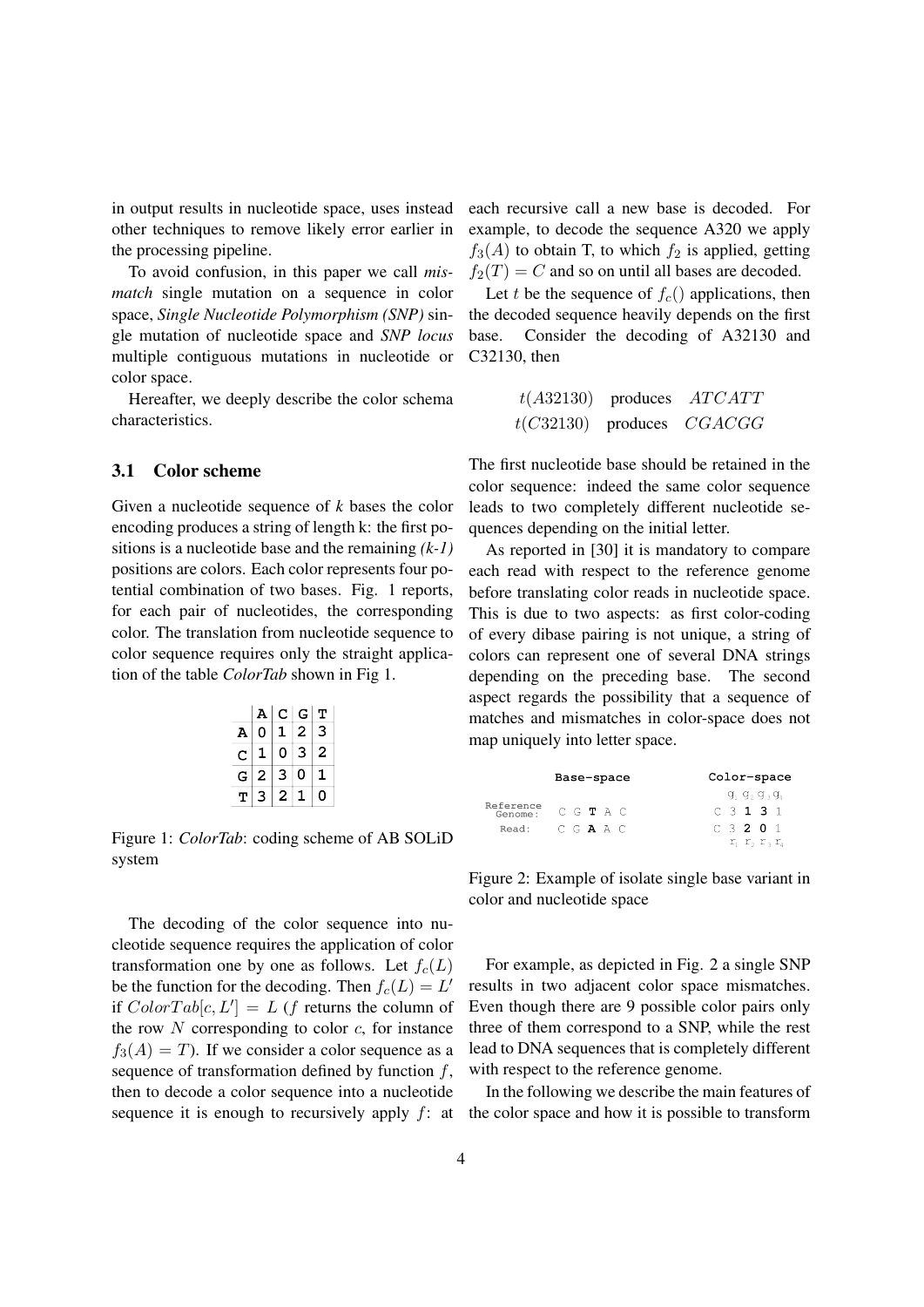a color sequence in a nucleotide sequence we explain how and why *up to k* similarity in color space can be correctly interpreted into nucleotide space.

#### 3.2 Detecting mismatches and SNP

Any color can also be considered as a specific nucleotide transformation. Color 0 maps a base into itself, color 3 maps a nucleotide into its complement, color 1 exchange A in C and G in T and vice versa, finally color 2 completes all possible transformations by exchanging A in G and C in T and vice versa. Colors can be considered as transformations listed in Fig. 3.

|                    | 0                       | $\overline{1}$ | $\overline{2}$          | $\overline{\mathbf{3}}$ |
|--------------------|-------------------------|----------------|-------------------------|-------------------------|
| $\overline{\rm o}$ | $\overline{\mathbf{0}}$ | $\overline{1}$ | $\overline{\mathbf{2}}$ | $\overline{\mathsf{3}}$ |
|                    |                         | 0              | 3                       | 2                       |
| $\overline{c}$     | $\overline{2}$          | $\bar{3}$      | 0                       | 1                       |
| Э                  | 3                       | 2              |                         |                         |

Figure 3: Color as transformations

Let  $T$  be the matrix reported in Fig. 3, then  $T(i, j) = k$  means that the application of i followed by j on a base b is equivalent to applying  $k$ to b, and we write  $i \oplus j = k$ . In the Fig. 3 we have highlighted the case  $i = 2, j = 1$  where results in  $k=3$ .

Considering the example reported in Fig. 2 it is possible to observe how a *single* polymorphism is amplified in color-space on *two* adjacent color positions. When is it the case that  $k$  adjacent mismatches correspond to a SNP-locus? And what is the size of the locus? For this we take in account the operator ⊕, declared above, from pairs of color to color, through the matrix reported in Fig. 3. Indeed the coding scheme of Fig. 1 has been build so that the following proprieties are met:

• A dibase and its reverse get the same color;

- Two different dibases that have the same first base get different colors;
- Two different dibases that have the same second base get different colors;
- Monodibases get the same color;
- A dibase and its complement get the same color.

The coding scheme reported in Fig. 1 is the only one that satisfies the above proprieties, by two color permutations. Indeed once a row is fixed there is only one possible choice for the other three.

Considering the SNP reported in Fig. 2 the colors  $q_2, q_3, r_2, r_3$  are consistent with this variant, if they satisfy the following proprieties:

 $q_2 \neq r_2$  colors are different;

 $q_2 \oplus q_3 = r_2 \oplus r_3$  color transformation is the same.

Note that the previous proprieties imply:  $g_3 \neq r_3$ 

Examining the sequences reported in Fig. 4 if only one of the previous proprieties is not satisfied, then there is only one color change instead of two.

|                                                   | Base-space                             | Color-space                                 |
|---------------------------------------------------|----------------------------------------|---------------------------------------------|
| Reference<br>Genome:                              | CGTAC                                  | 9, 9, 9, 9<br>$C_3$ 1 3 1                   |
| Mutation on $g_3$ : C 3 1 0 1                     | Encoding<br>$C_3$ 1 2 1<br>$C_3$ 1 1 1 | CGTTG<br>CGTCA<br>C G T <b>G T</b>          |
| Mutation on g <sub>2</sub> : $\in$ 3 <b>2</b> 3 1 | C 3 0 3 1<br>$C$ 3 3 3 1               | C G A T G<br>$C$ g $G$ $R$<br>$C$ G $C$ G T |

Figure 4: Effect of mismatch into nucleotide sequence

In the previous example both the color positions are relevant to correctly detect a single mismatch in base-space. In the following examples two and three adjacent mismatches are showed. Figure 5 reports an example of two and three contiguous nucleotide variants.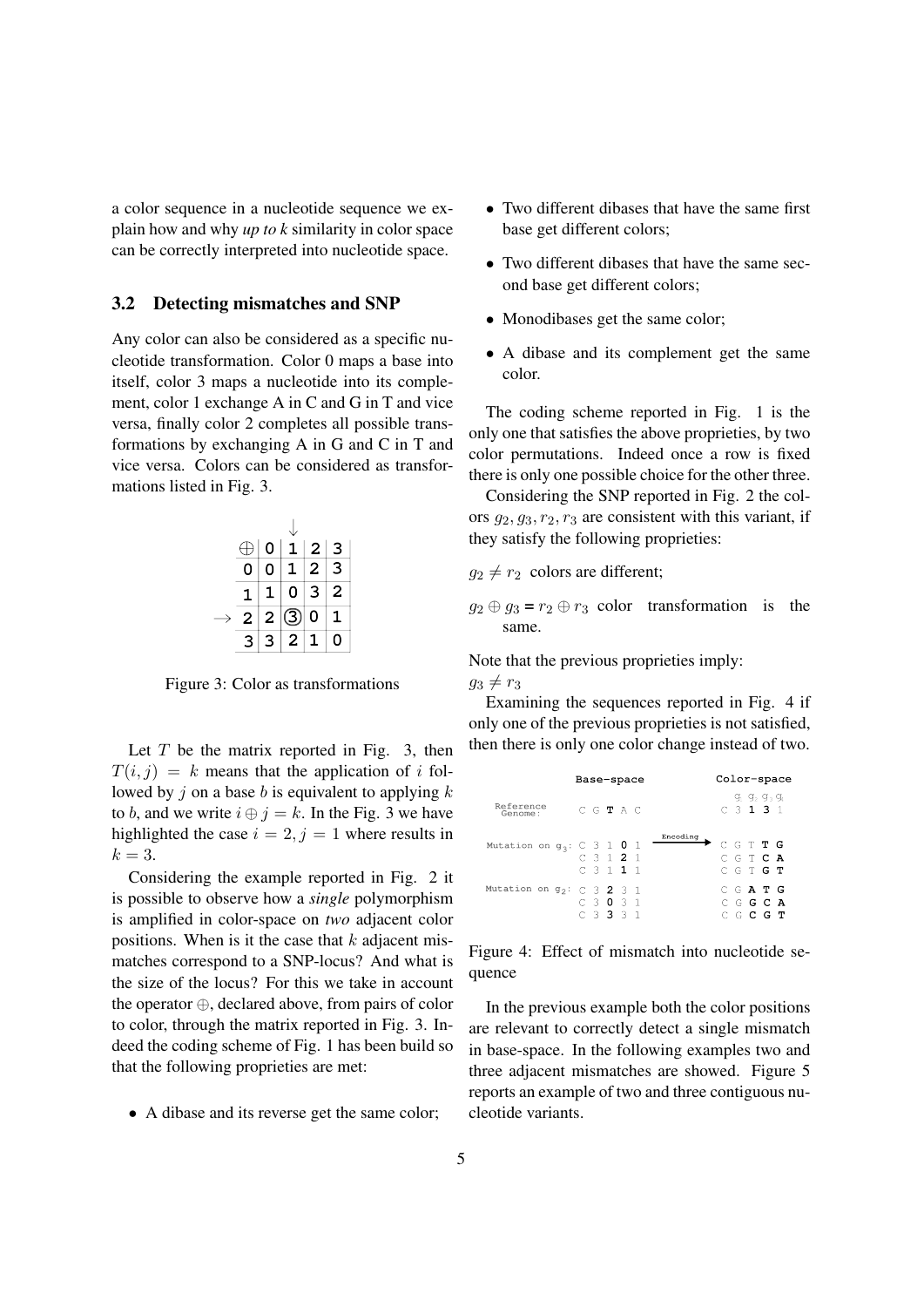|                               | Base-space             | Color-space                                                      |
|-------------------------------|------------------------|------------------------------------------------------------------|
| Reference<br>Genome:<br>Read: | C G T A C<br>C A A A C | $C$ $3$ $1$ $3$ $1$<br>C 1 0 0 1<br>$r_1$ $r_2$ $r_3$ $r_4$      |
| в                             |                        |                                                                  |
| Reference<br>Genome:          | C G T A C G            | $C_1$ $9_1$ $9_2$ $9_3$ $9_4$ $9_5$<br>$C_2$ $3$ $1$ $3$ $1$ $3$ |
| Read:                         | C C A T C G            | $C$ 0 1 3 2 3<br>r, r, r, r, r,                                  |

Figure 5: Example of SNP locus composed by two (A) and three (B) mutations in color and nucleotide space

In the first case, Fig  $5(A)$ , three necessary proprieties to obtain two adjacent mismatches in the respective nucleotide sequence are:

- $g_1 \neq r_1$
- $g_1 \oplus g_2 \neq r_1 \oplus r_2$
- $g_1 \oplus g_2 \oplus g_3 = r_1 \oplus r_2 \oplus r_3$

Other two proprieties follow from the above:

$$
g_2 \oplus g_3 \neq r_2 \oplus r_3
$$

 $g_3 \neq r_3$ 

The colors  $q_2$  and  $r_2$  could be equal or they could be different as well. Even though the center color positions are not mismatches, the analysis still apply since the example satisfy the above proprieties.

In the second case, Fig  $5(B)$ , the proprieties are:

 $g_1 \neq r_1$  $g_1 \oplus g_2 \neq r_1 \oplus r_2$  $g_1 \oplus g_2 \oplus g_3 \neq r_1 \oplus r_2 \oplus r_3$ 

 $g_1 \oplus g_2 \oplus g_3 \oplus g_4 = r_1 \oplus r_2 \oplus r_3 \oplus r_4$ 

It is worthwhile to enunciate a general theorem to specify when a color changing correspond to a SNP mutations. As reported in the AB SOLiD white paper, it is necessary to clarify two common misunderstanding that declare an isolate mismatch must always correspond to a sequencing error and that an isolated two-color changes always correspond an error. Indeed only when the following theorem is satisfied it is possible to consider a mutation true in color space and in base space.

Let  $G = \langle b_0, g_1, \ldots, g_n \rangle$  and R  $\langle b_0, r_1, \ldots, r_n \rangle$  be two color sequences where  $b_0 \in \{ACGT\}$  and  $g_i, r_i \in \{0, 1, 2, 3\}$  then the k-color sub-string  $R_k = \langle r_j ... , r_{k+j} \rangle$  encodes an isolated (k-1) base changing with respect to k-color sub-string  $G_k = \langle g_j , \ldots , g_{k+j} \rangle$  iff

- full matching in nucleotide and color before  $j: g_1, g_2, ..., g_{j-1} = r_1, r_2, ..., r_{j-1}$
- $\bullet \ \forall_{l < k} \bigoplus_{i=j}^{j+l} r_i \neq \bigoplus_{i=j}^{j+l} g_i$
- $\bigoplus_{i=j}^{j+k} r_i = \bigoplus_{i=j}^{j+k} g_i$

In addition to the mismatches, AB SOLiD is able to detect insertions or deletions. It should be noted that a base deleted/inserted from/in the read is depicted as a "-"; AB SOLiD has not a call corresponding to "-". This symbol would be generated only by aligning the read to the reference.

| Deletion             |                      |                                      |
|----------------------|----------------------|--------------------------------------|
|                      | Base-space           | Color-space                          |
| Reference<br>Genome: | A C G T A            | $q_1$ $q_2$ $q_3$ $q_4$<br>A 1 3 1 3 |
| Read:                | $AC - TA$            | $A 1 2 - 3$<br>$r, r, r, r_a$        |
| Insertion<br>(B)     |                      |                                      |
|                      | Base-space           | Color-space                          |
| Reference<br>Genome: | $A$ $C$ $   G$ $T$   | 9, 9, 9, 9, 9, 9,<br>$A$ 1 3 - - - 1 |
| Read:                | A C <b>T A G</b> G T | A 1 2 3 2 0<br>r, r, r, r, r, r, r   |

Figure 6: Example of deletion (A) and insertion (B) in color and nucleotide space

Fig. 6(A) reports a single base deletion in read sequence. In this case, the main propriety is  $q_3$  =  $r_2 \oplus r_3$ , a single base deletion resulted in two elementary colors  $r_2$  and  $r_3$  being replaced by one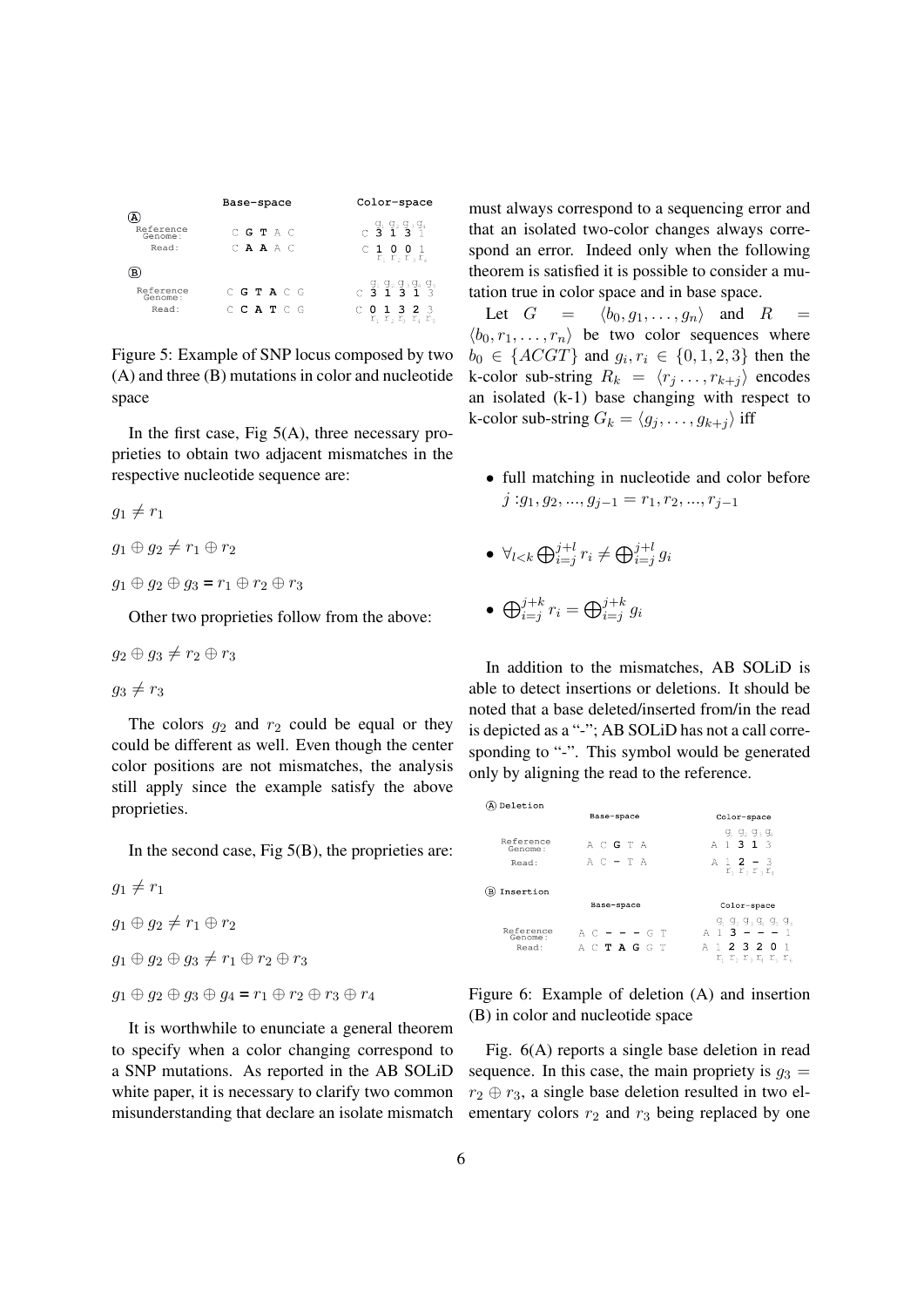$g_3$ . Another evidence is that all colors involved in the deletion are different, but if one of those is the identity color (0) the other two colors must be identical. This peculiar propriety can also be applied for multiple bases. The alignment reported in Fig 6(B) shows the insertion of three nucleotide in the read. The only propriety evinced in this case is that  $g_2 = r_2 \oplus r_3 \oplus r_4 \oplus r_5$ , the reference color  $g_2$  in reference sequence must be replaced by the four color in the read.

Let  $G = \langle b_0, g_1, \ldots, g_n \rangle$  and  $R =$  $\langle b_0, r_1, \ldots, r_m \rangle$  be two color sequences where  $b_0, b'_0 \in \{ACGT\}$  and  $g_i, r_i \in \{0, 1, 2, 3\}$  with  $m \ge n + k$  then R is obtained by a k−insertions from G in positions  $j$  iff

- full matching in nucleotide and color before  $j: g_1, g_2, ..., g_j = r_1, r_2, ..., r_j$
- $\bigoplus_{i=j}^{j+k} g_i = r_{j+1}$

A deletion of  $k$  from G as the complementary operations: if R is obtained by a  $k$  insertion into  $G$ , the  $G$  can also be considered as the result of a  $k$ deletion from R.

## 4 Algorithms comparison

In the last two years the number of available mapping tools designed for NGS output has increased steadily, while the earlier alignment tool, like BLAST, are progressively abandoned due to their computational time and memory costs requirements. Indeed, BLAST was designed for finding the homologous sequences given a protein sequence. The adoption of BLAST as shortread alignment program has several problems in the consideration of both technology error rate and the elevate number of mismatches.

This new generation of tool must take into consideration two new aspects: the large amount of data produced, and the number of mismatches to be considered, a value that is driven by the species polymorphism rate and by the technology error rate [25].

All alignment tools considered follow a similar organization into macro steps:

- *Pre-processing* to pre-process the reference genome (or reads set) into one or more index tables;
- *Mapping* to find matches in the index tables for all queried subsequences and to locate the regions of potential homology;
- *Result Refinement* to examine all potential matches produced in the previous step using the full read-genome substring alignment.

We devote the rest of the section to discuss the main data structures and algorithms used in the first two steps and to present the 5 NGS alignment tools considered.

#### 4.1 Data structures and algorithms

All mapping tool have a pre-processing phase in which either the reference genome or the set of reads are organized into data structures that allow a quick access to the information. Since this data structures are used for a very large number of alignments, then the execution time for their generation is not an issue (since it is easily amortized), while important factors that drive the choice of the data structure are the memory cost, the execution time of search, and the amount of search results that require further processing.

Seed and hash functions An hash table is basically an array which uses a hash function to efficiently map an input string, called key to an associated value. Each input string, typically large, is encoded by a hash function in a smaller datum, called hash, (i.e. a single integer); that is used as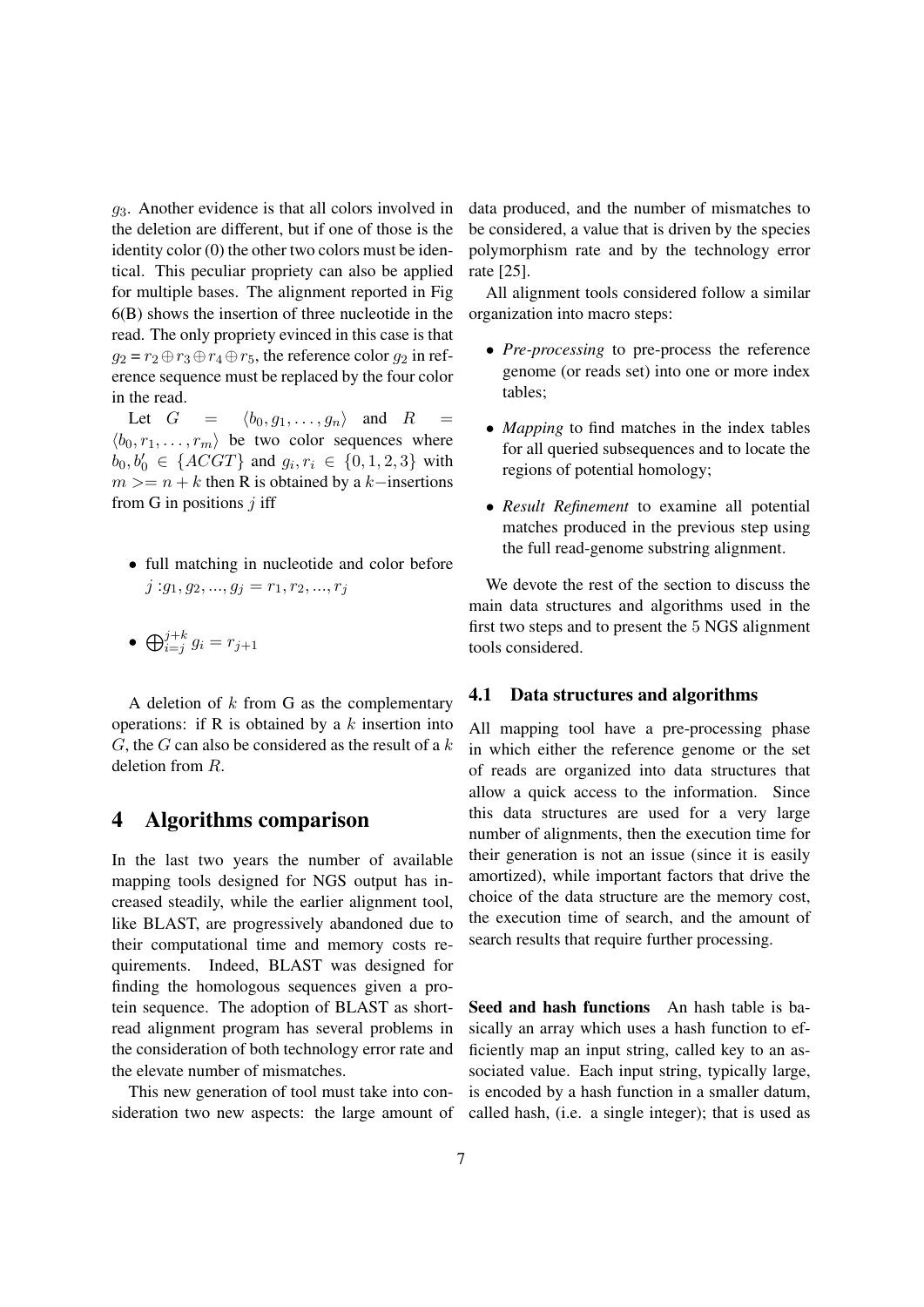the index of the array element where the associated value is stored. If the hash table stores the position of each substring of 35 nucleotides of a reference genome, and if the same substring appears more than once in the reference, then the hash table is not an array of integers, but an array of sets of integers (usually implemented using the bin data structure). The hash function applied to a read  $r$  will return the index of the array that contains the positions in the reference in which the read is found.

Ideally, the hash function should map each possible key to a different index; but this is not ensured in practice: two or more different keys may have the same hash (*hash collision*). For the mapping of genome this has significant consequences, since it may indeed be the case that the set associated with an entry in the hash table contains positions that match different substrings, so that a further step is required to ensure the mapping correctness (the *Result Refinement* step introduced before). This affects the efficiency of each search/lookup, even if the choice of an appropriate hash function can reduce the number of hash collisions.

The hash-based alignment algorithms can encode in hash table either the information of reference genome or of the input reads, so that a full mapping can be performed by the lookup of a read (or a set of reads) in the hash table of the reference genome, or vice versa. Each approach has its advantages and disadvantages: for instance the former requires a smaller and variable memory requirements due to the number and diversity of the input reads, but it may use more computation time to scan the whole genome when input reads are few. In both cases, due to hash collisions, all the found matches have to be verified.

This approach works well only in the full matching case: indeed to find a read with 1 mutation would require to search all reads obtained by introducing a single mutation (and there are 3 of them) in each possible position (as many position as the read size). To deal with mutations the concept of seed [11] has been introduced. A seed is a set of selected positions within a window which generates fixed length sub-sequences along a string. Seeds are used to discover a potential match between a read and a genomic portion with up to  $n$ mismatches; indeed it is always possible to divide a read in a set of consecutive seeds so that at least one has to match exactly in a genome position. In this case a potential match is declared and further examination has to be carried out to determine the whole similarity.

According to this idea the hash based techniques can be enriched with consecutive seeds: each sequence is divided in  $k + m$  fragments. To ensure full sensitivity to k mismatches  $k + m - 1$  hash tables are built and  $\binom{k+m}{m}$  $\binom{+m}{m}$  hashing steps are used to check for exact matches in the different combinations of  $m$  fragments. After that, the detected potential matches have to be still verified considering the whole sequence through specialized and accurate alignment algorithms. Increasing the value of m leads to a smaller number of potential matches, but to more hash tables and hash steps.

More recently spaced seeds have been introduced in [1]. A spaced seed is a set of "care" and "do not care" positions, annotated as "1" and "\*" respectively. Usually the length of the seed is the total length of the string, and the weight of the seed is the number of 1 in the string (total number of care positions). It has been proved [16, 35] that spaced seeds are better than consecutive seeds in finding local similarities between two strings. However the speed of execution depends largely on the spaced seed employed, the number of desired matches and its length. By decreasing the seed weight the execution time increases: usually space seed with a weight around 16 became impractical due to memory limitations.

Burrows Wheeler Transformation and suffix array Other tools for sequence alignment are based on Burrows Wheeler Transformation (BWT) paired with a Compressed Suffix Array (CSA) [33]. The BWT is a well known algorithm used in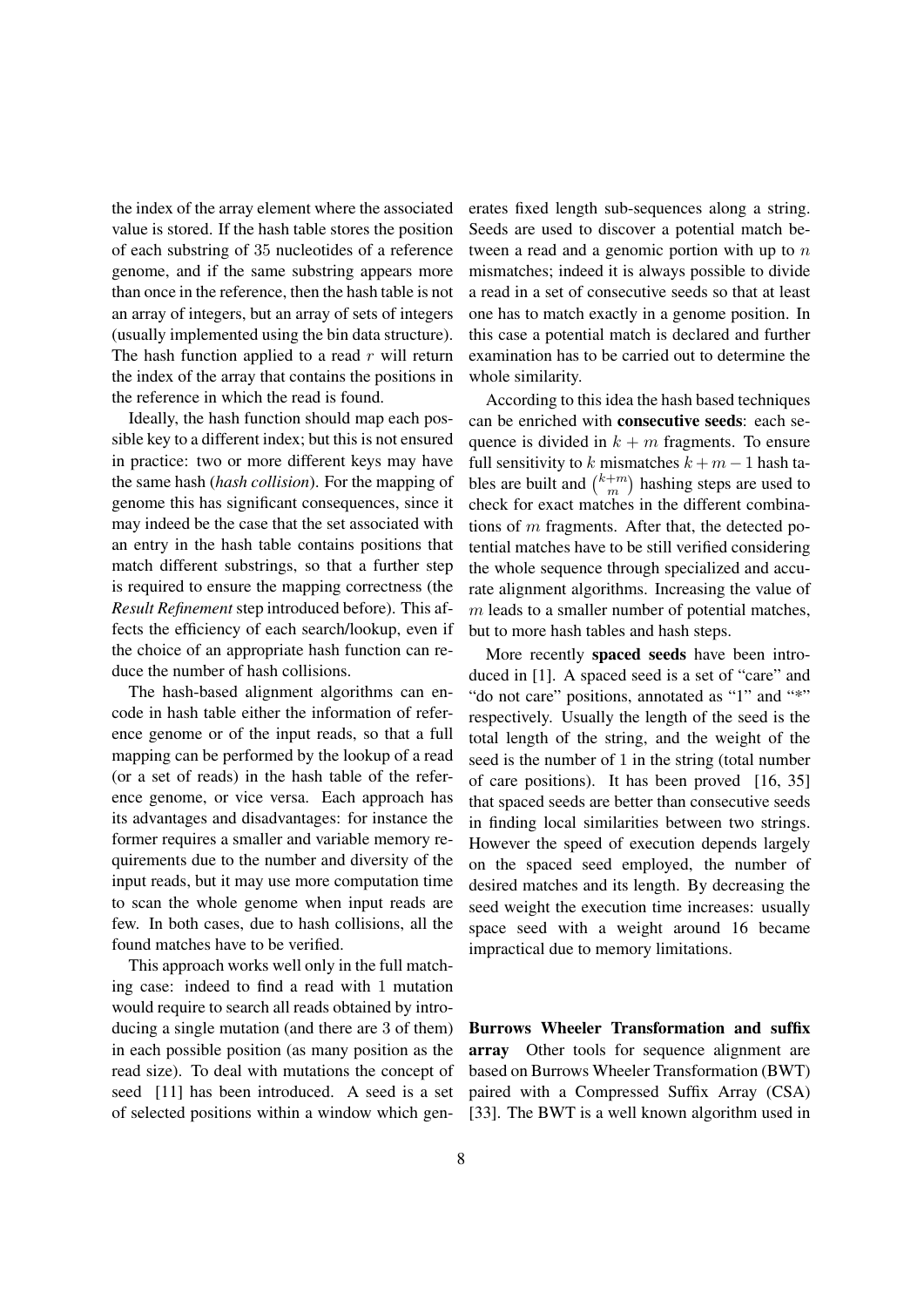data compression (it is used for example in bzip2). It performs a transformation of an input sequence consisting of a reversible permutation of the sequence characters which gives a new string that is "easier to compress": if the original string has several substrings that occur often, then the transformed string has several places where a single character is repeated multiple time.

A suffix array is a data structure designed for efficient searching of a large text. It is an array of integers giving the starting position of the suffixes of a string in lexicographical order. It can be used as index to quickly locate every occurrence of a substring within the string. Finding every occurrence of the substring is equivalent to finding every suffix that begins with the substring. Thanks to the lexicographical ordering these suffixes will be grouped together in the suffix array, and can be found efficiently using a binary search.

Ferraggina and Manzini show in [24] that a suffix array is much more efficient (in both memory and searching time) if it is created from a BWT compressed sequences, rather than from the original sequence. A suffix array that works on compressed data is called Compressed Suffix Array (CSA).

The alignment algorithms based on BWT use a CSA to encode the reference genome and to search all the matches. Creating the CSA requires two steps: first the sequence order of the reference genome is modified using BWT. Next, the translated sequences are compressed and used to create the CSA.

This technique has been extended in [2] to allow alignments up to  $n$  mismatches: the binary search has been modified and, each time that a suffix does not occur, the algorithm selects an alreadymatched position, it replaces with another base and start the search again.

The choice of positions that have to be substituted is performed according to the quality score, so that all the positions with a poor quality score are selected before, a characteristics that may have an impact if the algorithm are instructed to find a single alignment for each read.

#### 4.2 Tools

Hereafter, we describe the peculiar features of the five algortimhs which are compared in the next section.

SOCS is an tool that maps AB SOLiD data onto a reference genome. It works in color space and it uses consecutive seeds and hash tables built on the genome. SOCS takes  $m = 1$ , therefore for k mismatches it splits the read in  $k + 1$  pieces, so that increasing the mismatches tolerance, the fragments used for each partial hash get smaller, and thus their hashes are less unique leading to higher number of "spurious hits".

Whenever a read matches (with one or more mismatches) in multiple positions the quality score is used to rank them taking into account also an approximate distribution of the probability of a given number of sequencing errors in a read.

The results obtained by SOCS are strictly related to color space. A run for  $k$  mismatches finds up to  $k$  mutations in the color string. As explained in Section 3 a mismatch found in color space does not match one to one with SNP or SNP locus in nucleotide space. We shall come back on this observation when we shall examine the experimental results in Section 5.

MAQ aligns short reads to the reference genome and infers variants, including SNP and short deletion (indel). MAQ works both in color and nucleotide space. The mapping algorithm is based on consecutive seeds dividing each read into  $k +$  $m$  fragments to provide full sensitivity to  $k$  mismatches. The value of  $m$  is fixed to 2. As a threshold between sensibility and efficiency, MAQ does not consider any mapping that has more than two mismatches in the first 28 positions. As we shall see in Section 5, this choice leads to very low sensibility for the case of three or more mutations.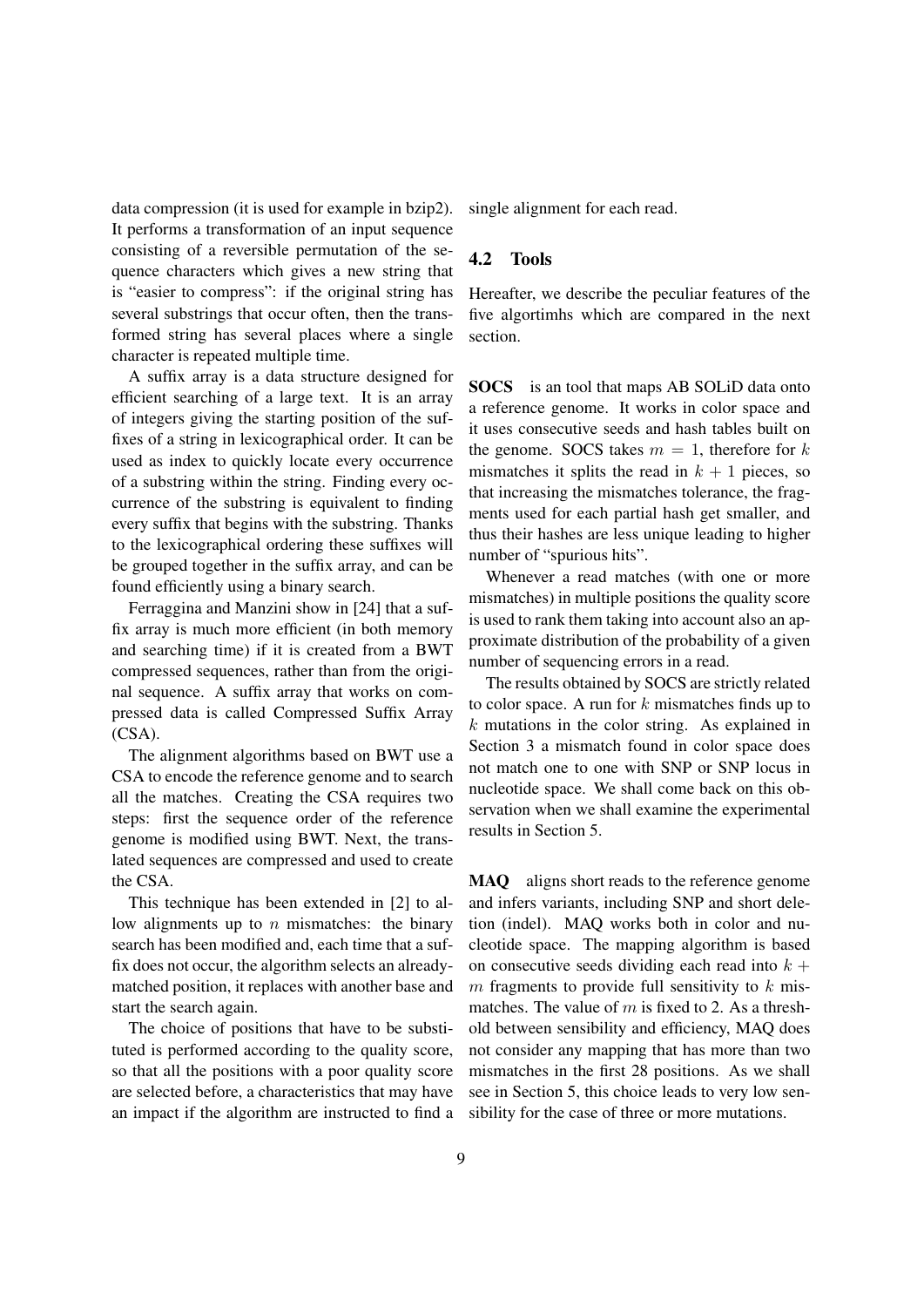If a read aligns to multiple positions, MAQ scores the various possibilities through quality scores and compatibility on the complementary strand. MAQ finds SNP and indel using matepair information. All the hits found on the forward strand of the reference sequence are stored in a queue. While examining the reverse strand, if a hit for a read is found, MAQ looks up the queue to check if there is a partial overlapping with one of the hits found on the forward strand. A pair of reads is correctly mapped if both the end of the hits are consistent, i.e. correct orientation within the proper distance. If only one can be mapped with confidence, a possible scenario is that an indel in one of the two reads occurred. The classical Smith Waterman algorithm [32] is then applied on the two reads to check validity of the alignment with/without indel or SNP. Even though MAQ is not any longer under active development, it has been considered in this review since in the past two years it has been one of the most popular mapping algorithms, used for many interesting biological studies. For instance, MAQ was used for the annotation and mapping task in one of the first papers that characterize single-nucleotide polymorphisms [8]: the authors found four millions SNPs and four hundred thousand structural variants, many of which were previously unknown. MAQ research team is now working on Burrows-Wheeler Aligner (BWA) [13], descibe below.

**PerM** was designed to provide full sensitivity to a high number of mismatches on genome-scale mapping. PerM can work in both color and base space. PerM uses periodic seeds to reduce execution time, and it offers a set of maximum-weight periodic seeds which are full sensitive to  $k$  mutations; PerM performs the post processing required to correctly classify color mismatches into SNP locus, as explained in Section 3, by checking each read, which represents a potential mapping, against the target positions of the genome. This check is efficiently implemented trough a bit-wise procedure.

The choice of the spaced seed is crucial to ensure a good mapping speed and the sensitivity of the algorithm. A user can choose from a set of predefined seeds, or can specify its own. Users should be aware that the design of seeds is all but a trivial task, since the seed does greatly influences the performance of the mapping algorithm.

**SHRIMP** is a mapping tool that works in color and nucleotide spaces. SHRiMP uses hash and spaced seeds inside the three steps procedure but with the peculiarity of doing hashing and mapping only over k-mer substrings, with  $k$  usually much smaller with respect to the read length, and the final refinement step only takes into account reads that have more than a given threshold of hits in the genome portion being examined. An high threshold may lead to low sensibility (some mapping may be lost), while a low threshold leads to an high computation cost of the refinement. The refinement step uses Smith-Waterman algorithm: a peculiarity of SHRiMP is that it implements the Smith-Waterman algorithms to work directly in color space.

SHRiMP also provides a confidence of the possible mappings of each read by using two statistics: *pchance*, the probability that the hit occurred by chance, and *pgenome*, the probability that the hit was generated by the genome, given the observed rates of the various evolutionary and error events, A good alignment should be characterized by a low *pchance* and a high *pgenome*.

Bowtie was specifically designed for the alignment of short sequences. It uses CSA with BWT-based compression to encode the reference genome. This operation is particularly efficient in memory (the human genome is encoded in only 1.3GB), without incurring in a significant time execution penalty. Bowtie implements a backtracking algorithm, that extends the one proposed in [24], to allow mismatches and to privilege high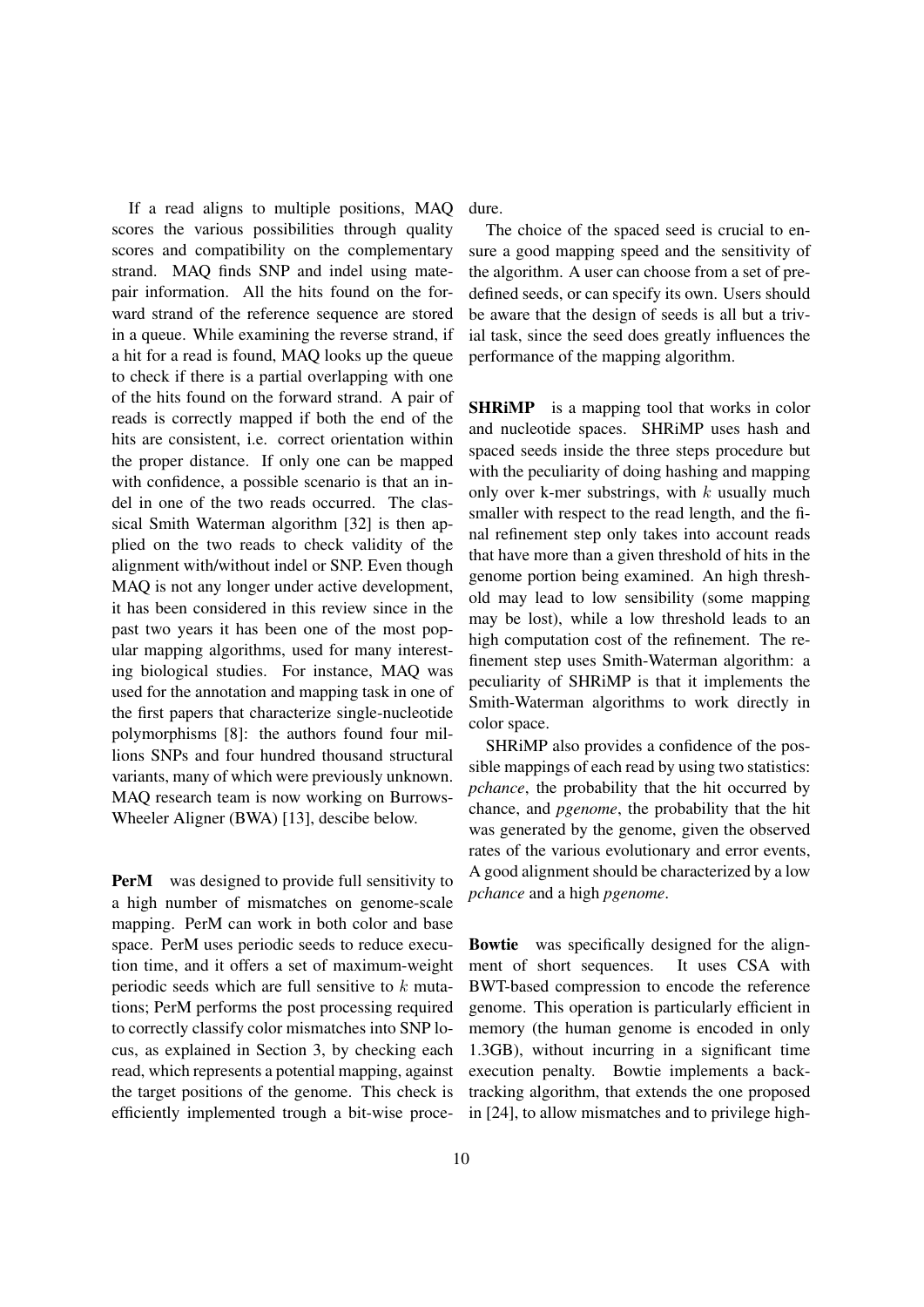quality alignments. Searching for inexact alignments in Bowtie is performed using a qualityaware, greedy depth-first search through the space of possible alignments. If a valid alignment exists, then Bowtie will find it, but the greedy search can lead to "local solutions". Indeed Bowtie outputs stops at the first matching founded for a read, which may not be the *best* in terms of number of mismatches or/and quality. The user can set Bowtie to find *all* possible alignments and to return the best in terms of mismatches; but this choice has an impact on computation time (up to two/three times slower). Bowtie is one of the most used tool based on BWT. Other short-read alignment programs based on BWT and CSA includes BWA [13] and SOAP2 [26]. In particular, BWA is a new tool which implements two different algorithms to perform sequence alignment. These algorithms are both based on BWT transformation: the former algorithm is designed for short reads up to 200bp with low error rate while the latter one for long reads with more errors.

# 5 Dataset generation and tool comparison

In this section we compare the behavior of the five tools considered. Table 1 lists the websites from which the tools were downloaded, the version used in the experiments, and whether color space, base space, or both are available. Table 2 reports, for each tool, the specific run command used in the experiments.

The comparison is based on three "synthetic" datasets built from the Chromosome 22 genome, and only takes into account mismatches, while insertions and indel are not considered. The use of a synthetic dataset allows, for each choice of allowed mismatches, a known number of mappings, thus simplifying the computation of the sensitivity of the runs.

Dataset generation. To generate the three datasets we have realized a new tool that takes in input a Specific Set (SS) of sequences that are surely present in the reference genome, and a Background Set (BS) of sequences that are surely *not* present in it. If SS is used as input for a mapping algorithm against the reference genome, then the result should be that each read is mapped in at least one position. If BS is used instead, the result should be that no mapping has been found. To allow to test algorithms also in presence of mismatches and SNP, the tool produces in output a set of sequences obtained by introducing in the sequences of BS and SS  $0, 1, \ldots, n$  mutations, where  $n$  is an input parameter. Introducing mutations is also a way to generate large sets of sequences that can be used to test the efficiencies of the alignment tools in terms of time and space.

The dataset generation tool consists of two separate programs. The first one generates from an input set of sequences a new set, introducing at most  $n$  mutations ( $n$  is an input parameter defined by the user); the second one takes two sets of sequences and merges them in a unique set according to an user specified policy (e.g. random order, first all the sequences in the first input file, first all the sequences in the second input file . . .).

For each newly created sequence the tool maintains in the sequence identifier all the required information to evaluate the mapping algorithms, leading to the following naming scheme:

 $\langle Id\_source\_seq \rangle'$ -' $\langle n_m \rangle (f^* \langle pos \rangle)^{n_m}$ , where  $n_m$  is the number of mutations inserted in the sequence identified by Id source seq. For example *SEQ*  $ID_i$ *-2\*3\*17* is the identifier of a sequence that has been derived from the source sequence of identifier *SEQ\_ID<sub>i</sub>*, introducing 2 mutations: one in position 3 and one in position 17.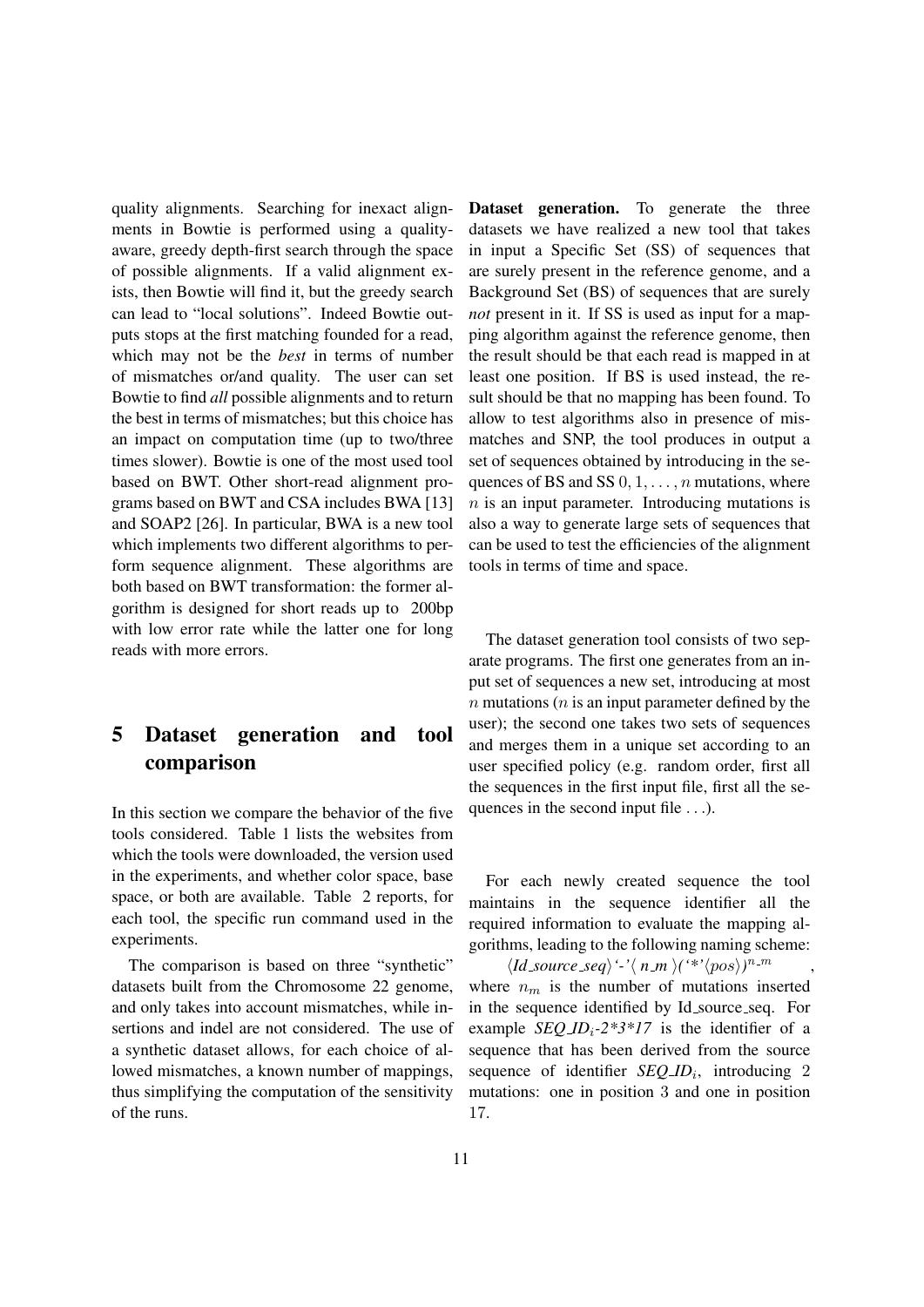| Name          | <b>Download site</b>                          | color - base space | <b>Version</b> |
|---------------|-----------------------------------------------|--------------------|----------------|
| PerM          | http://code.google.com/p/perm/                | Yes/Yes            | 0.2.3          |
| <b>SOCS</b>   | http://socs.biology.gatech.edu/               | Yes/No             | 1.2.1          |
| <b>SHRiMP</b> | http://compbio.cs.toronto.edu/shrimp          | Yes/Yes            | 1.3.2          |
| <b>MAO</b>    | http://maq.sourceforge.net                    | Yes/Yes            | 0.7.1          |
| Bowtie        | http://bowtie-bio.sourceforge.net/index.shtml | Yes/Yes            | 0.12.3         |

Table 1: Mapping tools

| <b>Tool Name</b> | <b>Parameters</b>         |
|------------------|---------------------------|
| PerM             | $-B \vee 4$ seed F4       |
| <b>SOCS</b>      | 3 100000 16 false true    |
| <b>SHRiMP</b>    | -o 1 -n 1 -M 35bp -M fast |
| <b>MAO</b>       | $-C1n3$                   |
| <b>Bowtie</b>    | $-t$ -p 16 -k 1 n 3       |

Table 2: Mapping parameters



Figure 7: Derivation of the three datasets

Figure 7 illustrates the generation steps of the three datasets used for the experiments. Dataset1 has been generated starting from a SS and BS sets of respectively 54 and 2788 nucleotide sequences of length 35. These cardinalities have been chosen so as to produce from SS about 4, 000, 000 sequences (using  $n_m = 4$ , at most 4 mutations per sequence, and from BS about 20, 000, 000 sequences (using  $n_m = 3$ ). The two generated sets have been merged using a random order, resulting in a dataset containing about 24, 000, 000 sequences in nucleotide space, a number comparable with the reads produced by an AB SOLiD experiment.

Dataset2 is derived from Dataset1 by translating all its output sequences into color space; the resulting dataset contains about 24, 000, 000 sequences in color space. Observe that the translation leads to color sequences that may contain more than 4 mutations, as discussed in Sec. 3.

Dataset3 also consists of about 24, 000, 000 sequences and it is built as Dataset1, but translating first SS and BS into color space. In this dataset no sequence has more than 4 color mutations, that can nevertheless correspond to more than 4 mutations in the nucleotide space.

Of the three datasets, Dataset1 and Dataset2 share the same input data from a biological point of view, while Dataset3 can be used to check color space mapping algorithms per se, independently from their ability to correctly detect, using color coding, also the SNP locus.

The dataset generation tool will be public available soon as a web service accessible at: http://www6.unito.it/dataset/seqmdd/program.php

Comparison. The three datasets produced have been used to exercise the five considered tools on mapping, without considering indel and insertion. Although these algorithms share a certain similarity in the mapping process, the presence of specific main data structures, of different algorithms to assess similarity, and of different (and not trivial) optimizations techniques to speed-up comparison, may have a strong impact on computational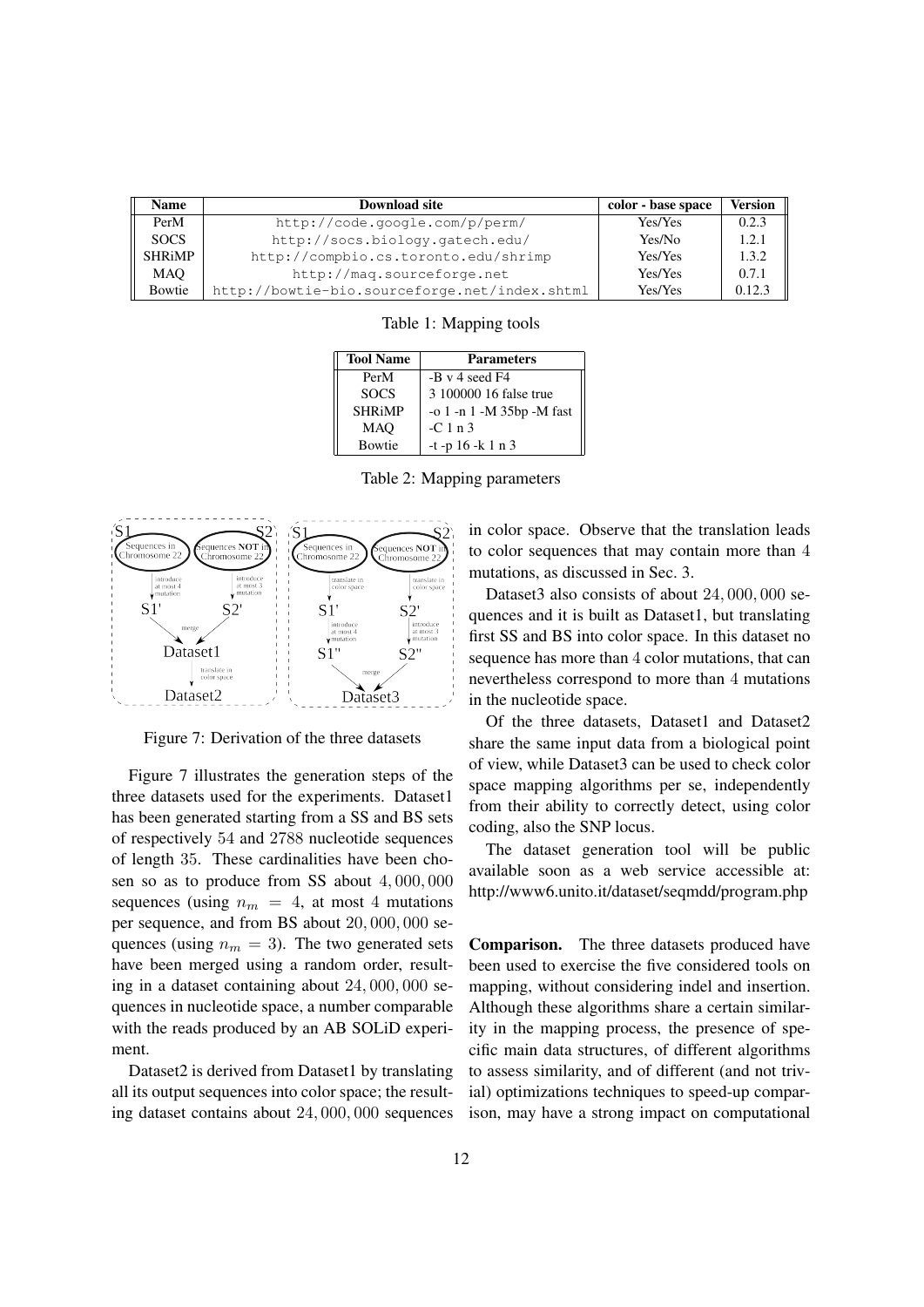time and sensibility, especially when the number of mismatches increases.

The setup of the tool parameters was done using software documentation publicly available and trying to keep as homogeneous as possible the parameters setting over the five tools (see Table 2).

Readers should be aware that, since each of the inspected tool is characterized by many tuning parameters, it is possible that some of the results we have obtained can be further improved by particular parameters tuning. The comparison is far from being complete: more than trying to establish which tool is "the best" (a question whose answer is in most cases strongly dependent on the application at hand), we have tried to reproduce a situation in which an "informed" user runs the tools *to map reads allowing SNP* in base space (and mismatches in color space).

A peculiarity of certain tools is that, depending on an input parameter, they may or may not output reads that match in more than one position of the genome. Therefore, letting the tools tolerate mismatches, might results in a significant number of reads that are discarded. To simplify the mapping results evaluation, we have instructed all tools *not* to discard reads with possible multiple alignments, nevertheless all tools were instructed to produce only one alignment per read, usually the best one, to simplify the comparative analysis of sensitivity. Since the quality scores of the dataset are all set to the same value (the maximum allowed), there are cases in which the "best" option still produces more than one matching, which may induce an overestimation of the sensitivity of the tools.

Table 3 reports the results of the runs on Dataset1 (for base space) and Dataset2 (for color space). For each tool the table reports (column "Space") whether base space (*nt*) or color space (*cs*)was used. Column "Detection rate" reports the sensitivity of the algorithm, as the fraction of the sequences generated from SS that have been correctly detected with 0, 1, 2, and 3 mutations. The computation of the detection rate has required a post-processing of the output of each tool, to check the results against the known characteristics of the input dataset. Column "Time" is the execution time, while "Allowed mismatches/seed" are the number of allowed mismatches given in input for the runs, whenever this was allowed, and/or the seed used. We would have liked to perform our runs with 4 allowed mutations, but this was not possible or meaningful for the tools: SOCS, MAQ and Bowtie have a very low sensitivity already with 3 mutations.

A number of observations are indeed possible even on this limited comparison. Indeed all tools that work in both base and color, do perform better in base space, moreover execution times are quite comparable, but for SHRiMP. Indeed SHRiMP is significantly slower, but, as we shall discuss next, it has the highest sensitivity.

For a correct interpretation of the results we must emphasize that we are dealing with sequences in which up to 4 mutations have been introduced in base space, and readers should be aware that 4 SNPs in a sequence can lead to 8 mismatches when the sequence is translated into colors.

To clarify the difference between the sensitivity results of each tool, we should go a bit deeper into the computation of the results included in the detection rate columns, for  $k = 0, 1, 2, 3$ .

The column for  $k = 0$  reports the percentage of sequences with 0 mutation found. Since 0 SNP results into 0 color mismatches, we expect no difference in sensitivity between base and color, which is indeed the case. As expected, all tools do a perfect job in finding full matching alignments (sensitivity of 1).

The column for  $k = 1$  reports the percentage of sequences with 1 single nucleotide mutation that have been found while working in base space (row *nt*) on Dataset1 or in color space on Dataset2 (which is a mere color translation of Dataset1). Since a single SNP results in two adjacent mutations on the corresponding color sequence, then any tool that can find up to 2 mismatches in color, it is able to detect all sequences that contain 1 SNP. Indeed for  $k = 1$  all the five tools reach a sensitiv-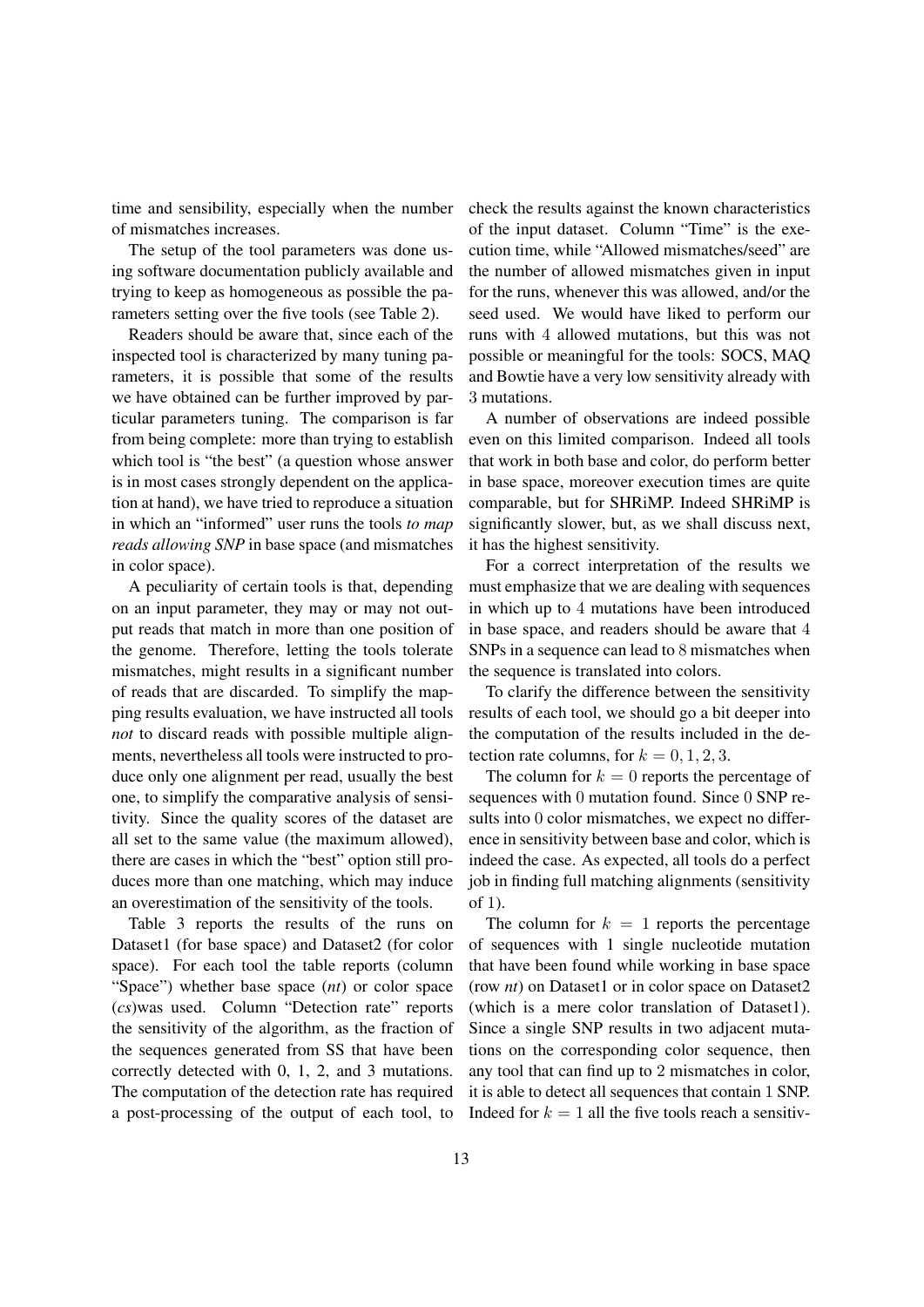| <b>Tool</b>   | <b>Space</b>           | <b>Detection rate</b> |  | <b>Time</b> | <b>Allowed mismatches-Seed</b> |                 |       |
|---------------|------------------------|-----------------------|--|-------------|--------------------------------|-----------------|-------|
|               |                        | $\theta$              |  | 2           | 3                              |                 |       |
| PerM          | $\mathbf{c}\mathbf{s}$ |                       |  | 0.99        | 0.17                           | $4m$ 30s        | $F_4$ |
|               | nt                     |                       |  |             | 0.81                           | 3m              |       |
| <b>SOCS</b>   | $\mathbf{c}\mathbf{s}$ |                       |  | 0.18        | 0.02                           | 50 <sub>m</sub> | 3     |
| <b>SHRiMP</b> | $\mathbf{c}\mathbf{s}$ |                       |  |             | 0.69                           | 125m            |       |
|               | nt                     |                       |  |             |                                | 119m            |       |
| <b>MAQ</b>    | $\mathbf{c}\mathbf{s}$ |                       |  | 0.04        | $\Omega$                       | 6m              | 3     |
|               | nt                     |                       |  |             | 0.01                           | 6m              |       |
| Bowtie        | $\mathbf{c}\mathbf{s}$ |                       |  | 0.09        | 0.01                           | 6m              | 3     |
|               | nt                     |                       |  | 0.84        | 0.0                            | 5m 45s          |       |

Table 3: Mapping tools' results on Dataset1 and 2, run on 16 CPUs (4 x Quad-Core Intel Xeon E7320 processor 2.13GHz) with a total 100 Gb RAM.

ity of 100%.

Things gets a bit more tricky when  $k = 2$ . If the two SNPs are adequately spaced, then the corresponding color sequence contains exactly 4 color mismatches, adjacent two by two, and only the tools that correctly detect 4 mismatches can find them. If the two SNPs are adjacent, then the corresponding color sequence contains at most 3 consecutive mismatches (the first and third are surely different, while the second color may either be a mismatch or not). Note that the case of two SNPs separated by a matching position also leads to at most 4 mismatches. The five tools have rather diverse detection rate. In base space PerM, SHRiMP, and MAQ have full sensitivity, while Bowtie does not correctly aligns a 16% of the input read. In color, SHRiMP is the only one with full sensitivity, PerM looses a 1%, which should not be the case since PerM is run with an  $F_4$  seed which should ensure full sensitivity to 4 mutations. We could not find a good explanation for this behavior. MAQ and Bowtie exhibit a very low sensibility, which is not surprising, considering the low sensibility that they have for base space with  $k = 3$ , which implies that all pairs of isolated SNPs are almost never detected. Also SOCS does not do a good job for  $k = 2$ , again, 3 color mismatches only allow to find a 18% of the reads that could be aligned through mutations of 2 base positions (which are presumably the ones in which the two SNPs are adjacent). SOCS does nevertheless shows an improvement over MAQ and Bowtie, nevertheless quite limited considering that SOCS has been developed for color space.

If we consider instead  $k = 3$ , in base space only SHRiMP reaches full sensitivity, while PerM looses 19% of the reads. Again, it is unclear while this is happening in PerM, considering that we are using the  $F_4$  seed. MAQ and Bowtie have very low sensitivity, presumably because they both follow the policy of considering only sequences with up to 2 mutations in the first 28 positions of the read. For what concerns color space, if the 3 SNPs are well spaced then the corresponding color sequence contains exactly 6 color mismatches, and only the tools that correctly detect 6 mismatches can detect them (and, accordingly to the obtained results, this is never the case). If the 3 SNPs are instead adjacent, then the corresponding color sequence contains at most 4 consecutive mismatches (the first and fourth are surely different, while the second and third positions may either be a mismatch or not). If a tool is limited by 3 mutations, it surely cannot detect all the cases that result in a string of 4 different adjacent colour, while it may depend on the specific tool how the other cases are considered. Again SHRiMP has the best sensitivity, which could be a consequence of having full sen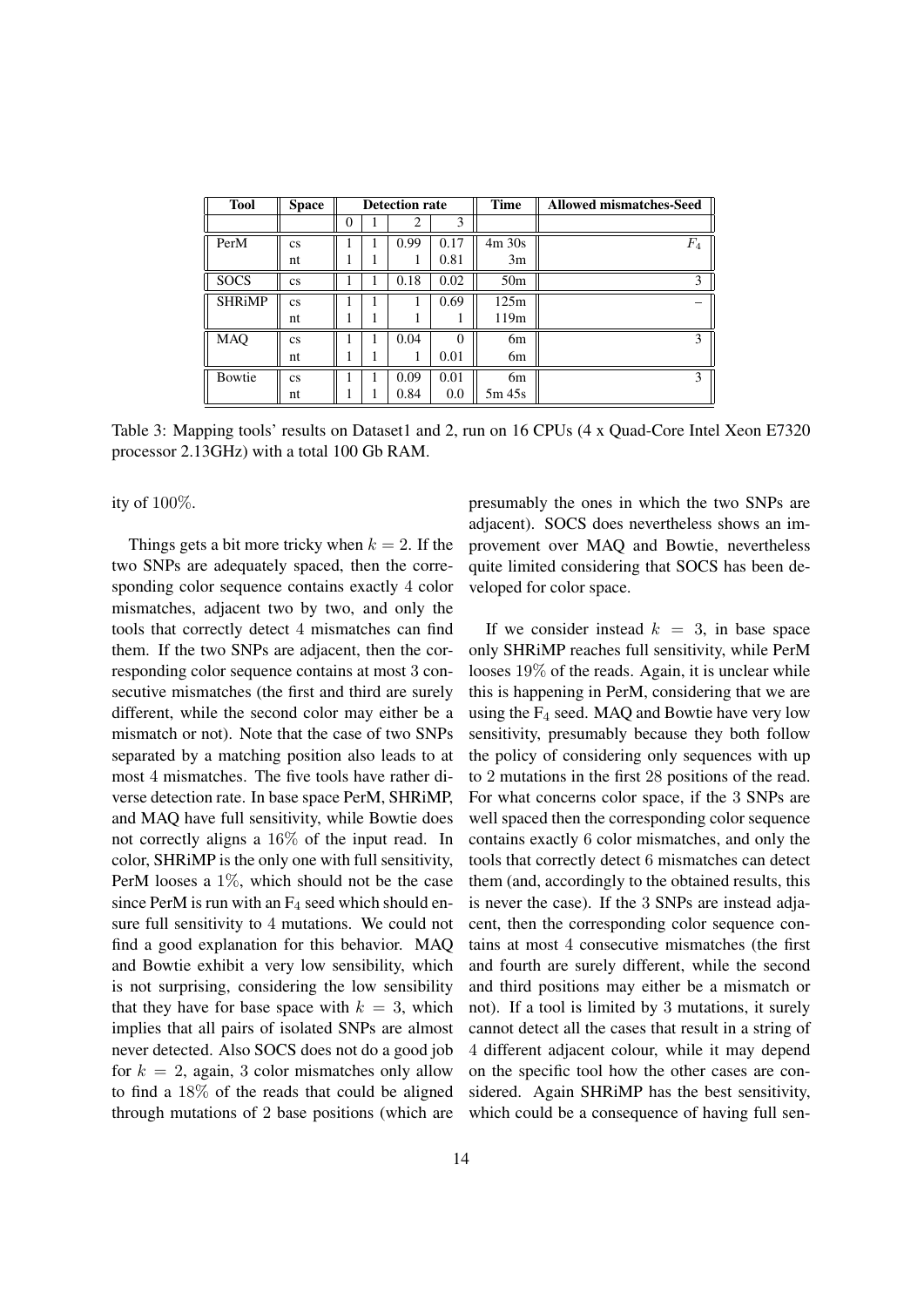sitivity to the base space case for  $k = 3$ , although only 69% of the read are correctly aligned if the alignment requires 3 SNPs. PerM gets a low 17% of sequences, while the other three tools only detects very few percents.

Dataset3 has been used only for PERM, which results in a sensitivity of 1 for  $k = 0, 1, 2$  and a sensitivity of 0.99 for the case of 3 mismatches. Again, it is unclear while there is such a discrepancy between the sensitivity for  $k = 3$  in base for Dataset1 with respect to color in Dataset3. A reason could be that PerM is "color-aware" and further investigation is needed to understand how single isolated mismatches are treated.

# 6 Conclusions

Next Generation Sequencing (NGS) is becoming more used in genomic fields. In the last 5 years we have seen an enormous increase in NGS data throughput and in reads length, also associated with an incredible drop of cost per gigabase. NGS is opening unprecedented opportunities for generating new knowledge and translating it into applications that enhance human health. We are now in the early phase of a new big jump in biological knowledge acquisition which is likely to be bigger than the one produced by the parallelization of transcription analysis. This could lead in an expansion of expression studies of enzyme involved in novel biosynthetic pathways which are a priority in drug discovery from natural products.

In NGS a big effort has been made to develop computational tools to discover the maximum number of correct alignments of reads over a reference genome. New tools have been optimized for this task and in this review we have described their algorithmic structure and we have given a basic view of their strength and weakness when applied to NGS data encoded in nucleotide or color space. The results have been obtained and presented taking an user perspective. Indeed a large discrepancy in the quality of the results between color and nucleotide mapping, in presence of mutations, to explain why it is so this review has devoted special attention to the relationships between mutations in color space and mutations in base space, a topic for which little coverage in the literature exists.

# 7 Acknowledgments

This study was funded under the auspices of EU-CAAD 200755. The project EUCAAD has received research funding from the European Community's Seventh Framework Programme. This work was also supported by grants from Italian Association for Cancer Research; the Italian Ministero dellUniversit e della Ricerca; the University of Torino.

# References

- [1] Califano A and Rigoutsos I. Flash: a fast look-up algorithm for string homology. computer vision and pattern recognition. In *Proceedings CVPR, IEEE Computer Society Conference*, pages 353–359, 1993.
- [2] Langmead B, Trapnell C, Pop M, and Salzberg SL. Ultrafast and memory-efficient alignment of short dna sequences to the human genome. *Genome Biol.*, 10, 2009.
- [3] Ondov BD, Varadarajan A, Passalacqua KD, and Bergman NH. Efficient mapping of applied biosystems solid sequence data to a reference genome for functional genomic applications. *Bioinformatics.*, 24:2776–2777, 2008.
- [4] ABI-SOLiD (Applied Biosystems). http://www..appliedbiosystems.com.
- [5] Horner DS, Pavesi G, Castrignan T, De Meo PD, Liuni S, Sammeth M, Picardi E, and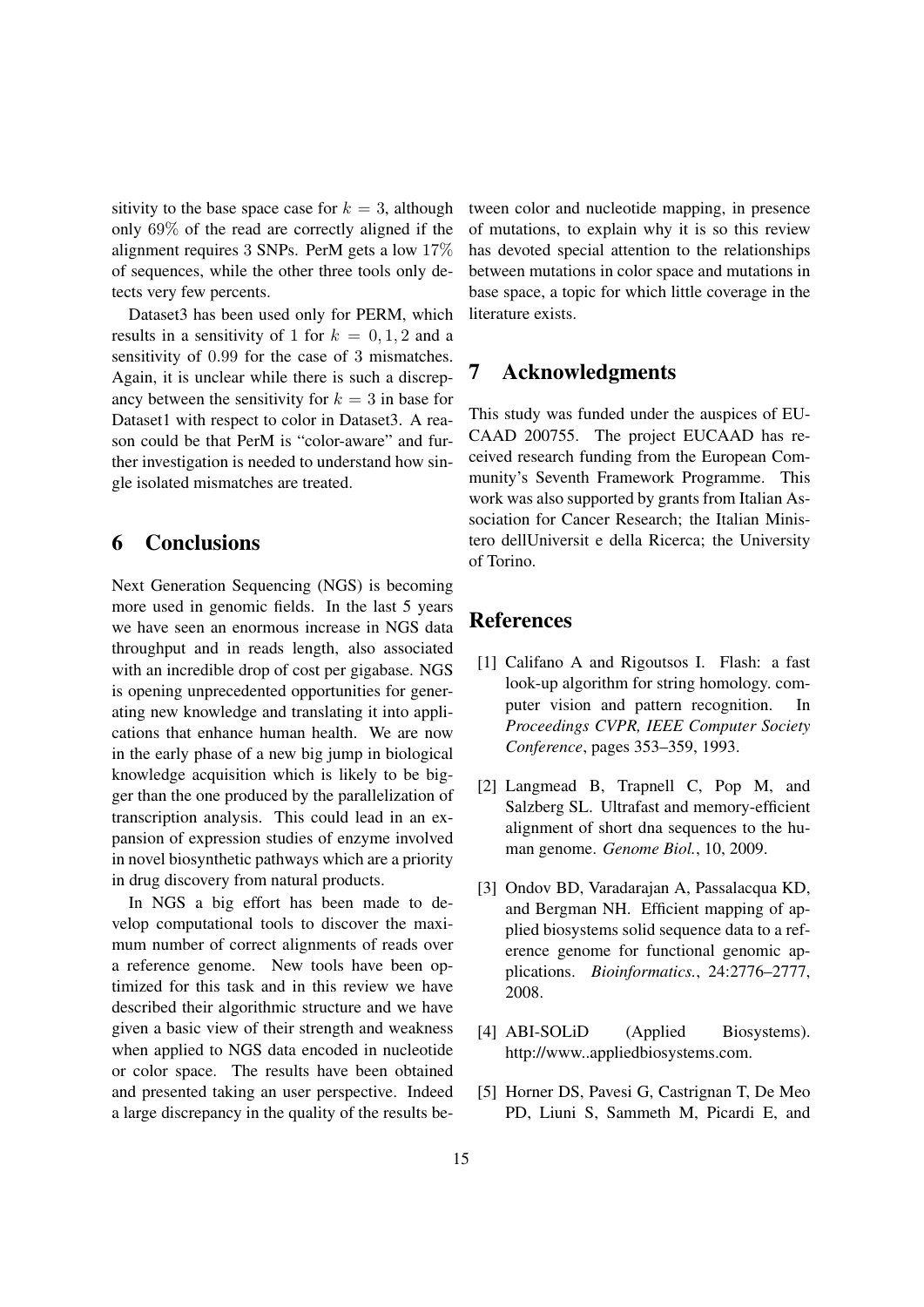Pesole G. Bioinformatics approaches for genomics and post genomics applications of next-generation sequencing. *Brief Bioinform.*, 11:181–197, 2010.

- [6] Pettersson E, Lundeberg J, and Ahmadian A. Generations of sequencing technologies. *Genomics*, 93:105–111, 2009.
- [7] Mardis ER. The impact of next-generation sequencing technology on genetics. *Trends Genet.*, 24:133–141, 2008.
- [8] David R. B. et al. Accurate whole human genome sequencing using reversible terminator chemistry. *Nature*, 456:53–59, 2008.
- [9] Petrosino J. F., Highlander S., Luna R. A., Gibbs R. A., and Versalovic J. Metagenomic pyrosequencing and microbial identification. *Clin. Chem.*, 55:856866, 2009.
- [10] Sanger F, Nicklen S, and Coulson AR. Dna sequencing with chain-terminating inhibitors. *Proc. Natl. Acad. Sci.*, 74:5463– 5467, 1977.
- [11] Myers G. A fast bit-vector algorithm for approximate string matching based on dynamic programming. *J. ACM*, 46:395–415, 1999.
- [12] Li H, Ruan J, and Durbin R. Mapping short dna sequencing reads and calling variants using mapping quality scores. *Genome Res.*, 18:1851–1858, 2008.
- [13] Li H. and Durbin R. Fast and accurate short read alignment with burrows-wheeler transform. *Bioinformatics*, 25:17541760, 2009.
- [14] Genome Analyzer (Illumina/Solexa). http://www.illumina.com.
- [15] Park P. J. Chipseq: advantages and challenges of a maturing technology. *Nature Reviews Genetics*, 10:669680, 2009.
- [16] Xu J, Brown D, Li M, and Ma B. Optimizing multiple spaced seeds for homology search. *Journal of Computational Biolology*, 13:1355–1368, 2006.
- [17] McPherson JD. Next-generation gap. *Nat Methods.*, 6, 2009.
- [18] Bonfield JK and Staden R. The application of numerical estimates of base calling accuracy to dna sequencing projects. *Nucleic Acids Research*, 23:1406–1410, 1995.
- [19] Li JW and Vederas JC. Drug discovery and natural products: end of an era or an endless frontier? *Science*, 325:161–165, 2009.
- [20] Andries K, Verhasselt P, Guillemont J, Ghlmann HWH, Neefs JM, Winkler H, Van Gestel J, Timmerman P, Zhu M, Lee E, Williams P, De Chaffoy D, Huitric E, Hoffner S, Cambau E, Truffot-Pernot C, Lounis N, and Jarlier V. A diarylquinoline drug active on the atp synthase of mycobacterium tuberculosis. *Science*, 307:223–227, 2005.
- [21] Metzker M.L. Sequencing technologies the next generation. *Nature Reviews Genetics*, 11:31–46, 2010.
- [22] Rusk N and Kiermer V. Primer: sequencing: the next generation. *Nat. Methods.*, 5, 2008.
- [23] Morozova O and Marra MA. Applications of next-generation sequencing technologies in functional genomics. *Genomics*, 92:255– 264, 2008.
- [24] Ferragina P and Manzini G. An experimental study of an opportunistic index. In *Proceedings of the Twelfth Annual ACM-SIAM Symposium on Discrete algorithms Washington, DC: Society for Industrial and Applied Mathematics*, pages 269–278, 2001.
- [25] Flicek P and Birney E. Sense from sequence reads: methods for alignment and assembly. *Nat Methods.*, 6:S6–S12, 2009.